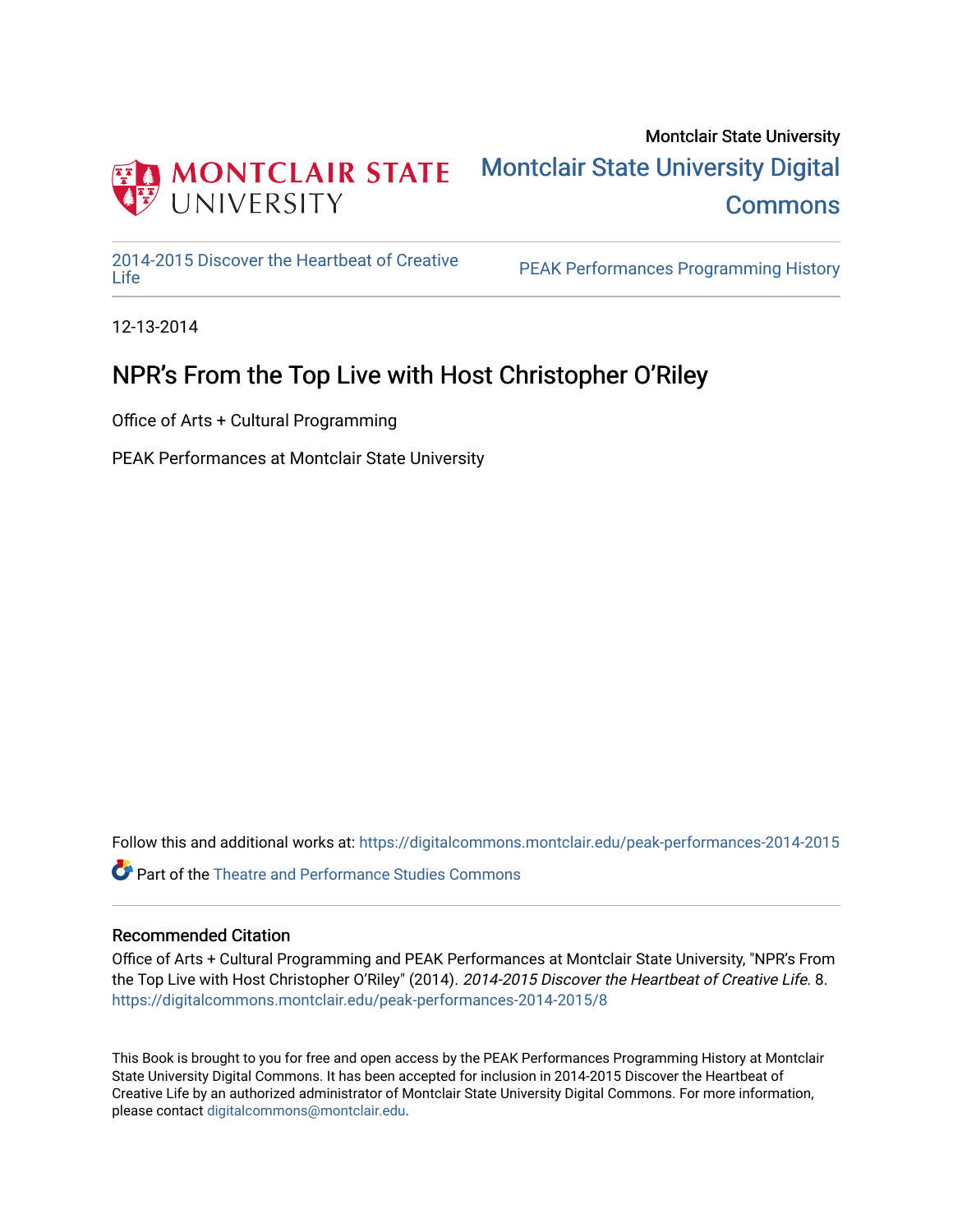December 13, 2014 • 8:00pm Alexander Kasser Theater



# **From the Top Live** with Host Christopher O'Riley



Q









### Office of Arts & Cultural Programming

Executive Director **Jedediah Wheeler** Executive Producer **Jill Dombrowski** Producer **Jessica Wasilewski** Production/Facility Manager **J. Ryan Graves** Cultural Engagement Director **Carrie Urbanic** Media and Marketing Specialist **Amy Estes** Director of Audience Services **Robert Hermida** Lighting Supervisor **Chris Holland** Audio Visual Engineer **Erik Trester** Cultural Engagement Assistant **Hannah Rolfes**  Production Associate **Gillian P. Holmes**  Film Project Coordinator **Omonike Akinyemi** Box Office Manager **Pierson Van Raalte** House Manager **Maureen Grimaldi** Marketing/PR Assistant **Noah Befeler** Graphics **Patrick Flood/pfloodesign.com** Press **Ellen Jacobs Associates**

Montclair State's **Office of Arts & Cultural Programming** (ACP) presents and produces leading artists of the world in dance, music, theater, and opera. Under its signature series Peak Performances, ACP has produced works such as Zinnias: The Life of Clementine Hunter by Robert Wilson, Bernice Johnson Reagon, Toshi Reagon, and Jacqueline Woodson; Dog Days by David T. Little and Royce Vavrek; Harry Partch's Oedipus; and Ridge Theater's The Difficulty of Crossing a Field by David Lang. In addition, ACP has commissioned works by Bill T. Jones, Kronos Quartet, Jan Fabre, Liz Lerman, Wayne McGregor, Laurie Anderson, Romeo Castellucci, Richard Alston, Susan Marshall, Fred Hersch, and David Gordon.

### Vlaior Donors

@peakperfs

## Staff

**Alexander Kasser Theater Founders** Mary Mochary I. Michael Kasser Alexandra and Seth Bergstein Matthew Mochary

\_\_\_\_\_\_\_\_\_\_\_\_\_\_\_\_\_\_\_\_\_\_\_\_

Automatic Data Processing Doris and Felix Beck Robert and Barbara Constable Andrew Constable George and Linda Hiltzik Montclair State University Alumni Association Margaret and Herman Sokol Jack and Jeanette Sullivan

**Benefactors** Arlene Allen Bank of America John and Cynthia Barnes Grace Lyon Concialdi Jean Hall The Hillier Group Audrey V. Leef The Prudential Insurance Company of America Schering-Plough Research Institute Wachovia Bank Josh and Judy Weston

"The Humiliation of Drupadi" **Ananda Sukarlan (b. 1968)** Ananda Sukarlan (b. 1968) Janice Carissa, piano Ryan Ferguson, piano

Impromptu in G-flat major, D. 899, no. 3 Franz Schubert (1797–1828) Chase Park, cello trans. Heifetz/Rostropovich Christopher O'Riley, piano

**Carmen Fantaisie Brilliante** François Borne (1840–1920) **Audrey Emata, flute** Christopher O'Riley, piano

**Two Pieces for Viola and Piano** Frank Bridge (1879–1941) II. Allegro appassionato Jasper Snow, viola Christopher O'Riley, piano

String Sextet in G major, op. 36 **String Sextet in G major, op. 36** Johannes Brahms (1833–1897)

#### **The 2014/15 season is made possible in part by funds from:**

| The Andrew W. Mellon Foundation                                                                                          |                                            |
|--------------------------------------------------------------------------------------------------------------------------|--------------------------------------------|
| The New Jersey State Council on the Arts/Department of State.<br>a Partner Agency of the National Endowment for the Arts | state<br>Council<br>ON THE<br><b>AFITS</b> |
| Discover Jersey Arts                                                                                                     |                                            |
| National Dance Project (NDP) of the New England Foundation for the Arts                                                  |                                            |
| Alison and James T. Cirenza                                                                                              |                                            |
| Robert and Holly Gregory                                                                                                 |                                            |
| The Honorable Mary Mochary                                                                                               |                                            |

To view our complete season and for more information, visit **peakperfs.org**.



Program Editor **Susan R. Case** Production Run Crew **Jesse Haack, Jeffrey Reid, Will Senedzuk, Jerry Smith, Rocco Terranova, Colin Van Horn**

#### College of the Arts Dean **Daniel Gurskis**

Associate Dean **Ronald L. Sharps** Assistant Dean **Linda D. Davidson** Director of Administration **Marie Sparks** College Administrator **Zacrah S. Battle** Executive Assistant to the Dean **Alyson Thelin** Program Assistant **Kilolo Kumanyika** Art and Design **Aissa Deebi** John J. Cali School of Music **Jon Robert Cart** School of Communication and Media **Merrill Brown** Theatre and Dance **Randy Mugleston** Broadcast and Digital Media Facilities **Nick Tzanis** University Art Galleries **Teresa Rodriguez**

Duration: 1 hour 30 minutes, no intermission.

In consideration of both audience and performers, please turn off all electronic devices. The taking of photographs or videos and the use of recording equipment are not permitted. No food or drink is permitted in the theater.

## **From the Top Live** with Host Christopher O'Riley

Janice Carissa, piano **Audrey Emata, flute Ryan Ferguson, piano** Chase Park, cello Jasper Snow, viola

Joanne Robinson, announcer

Guest Artists Shanghai Quartet Montclair State Quartet-in-Residence Weigang Li, violin Yi-Wen Jiang, violin Honggang Li, viola Nicholas Tzavaras, cello

### PROGRAM

IV. Poco Allegro Shanghai Quartet Jasper Snow, viola Chase Park, cello

Program order and repertoire subject to change.

### This episode will air nationally the week of January 26. From the Top may be heard locally on WQXR 105.9 FM on Saturdays at 6:00 AM.

Check other listings and listen online at **fromthetop.org.** 

Based in Boston, From the Top is an independent nonprofit organization that celebrates the power of music in the hands of extraordinary young people—thanks to the charitable gifts made by many individuals and institutions each year. From the Top's radio program is made possible in part by an award from the National Endowment for the Arts, a grant from the Jack Kent Cooke Foundation, corporate underwriting from U.S. Trust, Bank of America Private Wealth Management, and partnerships with radio stations nationwide. From the Top's founding partners are New England Conservatory and WGBH. Learn more at fromthetop.org.